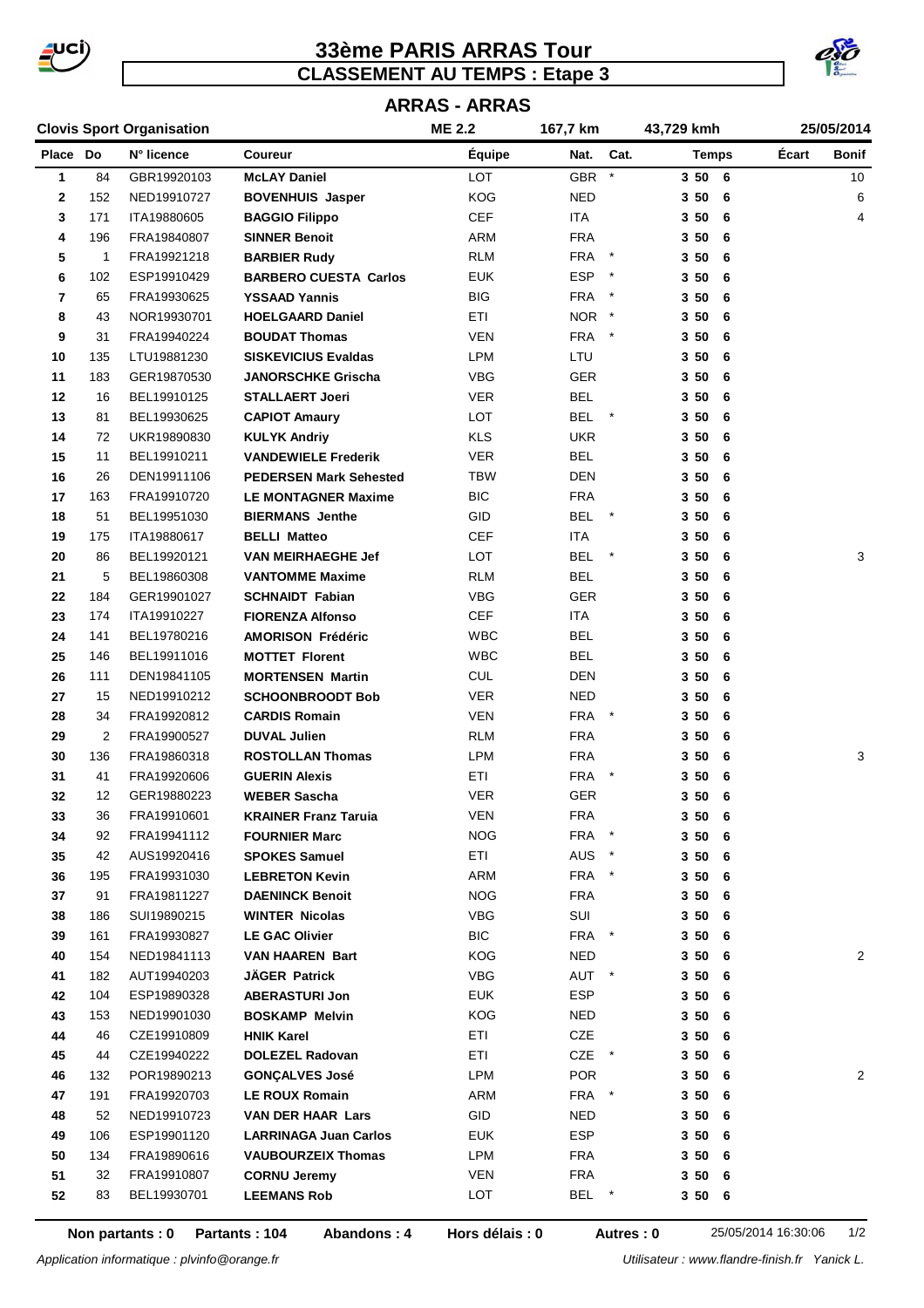

### **CLASSEMENT AU TEMPS : Etape 3 (Suite) 33ème PARIS ARRAS Tour**





#### **Place Do Coureur Équipe N° licence Nat. Cat. Temps Écart Bonif** 185 GER19851030 **SPRINGER Christoph** VBG GER **3 50 6** 85 BEL19941103 **POLS Ruben** LOT BEL \* **3 50 6** 64 FRA19930209 **GOUAULT Pierre** BIG FRA \* **3 50 6** 193 FRA19940411 **ARMIRAIL Bruno** ARM FRA \* **3 50 6** 131 FRA19840516 **ANTOMARCHI Julien** LPM FRA **3 50 6** 35 FRA19910720 **MORICE Julien** VEN FRA **3 50 6** 164 FRA19900314 **BOTREL Yann** BIC FRA **3 50 6** 71 UKR19900628 **PREVAR Oleksandr** KLS UKR **3 50 6** 63 EST19861114 **JAKIN Alo** BIG EST **3 50 6** 22 DEN19890309 **POULSEN GULDHAMMER Rasmus** TBW DEN **3 50 6** 165 FRA19920802 **HASPOT Anthony** BIC FRA \* **3 50 6** 101 ESP19911208 **TXOPERENA Benat** EUK ESP **3 50 6** 14 NED19920625 **OTTEMA Rick** VER NED \* **3 50 6** 194 FRA19890318 **TEYCHENNE COUTET Mathieu** ARM FRA **3 50 6** 66 FRA19900102 **RENAULT Maxime** BIG FRA **3 50 6** 144 BEL19880317 **DRON Boris** WBC BEL **3 50 6** 192 FRA19860226 **GUYOT Yann** ARM FRA **3 50 6** 75 UKR19830723 **KVACHUK Oleksandr** KLS UKR **3 50 6** 103 ESP19880830 **MINGUEZ AYALA Miguel** EUK ESP **3 50 6** 121 RUS19920306 **SAVITSKIY Ivan** HCL RUS \* **3 50 6** 151 NED19860730 **HOOGHIEMSTER René** KOG NED **3 50 6** 62 FRA19861014 **TRONET Steven** BIG FRA **3 50 6** 61 FRA19880818 **BRUN Frédéric** BIG FRA **3 50 6** 181 FRA19840610 **BALDO Nicolas** VBG FRA **3 50 6** 76 UKR19870331 **POLIVODA Oleksandr** KLS UKR **3 50 6** 1 166 FRA19900508 **GUEZENNEC Vincent** BIC FRA **3 50 6** 173 ITA19881114 **DAL SANTO Nicola** CEF ITA **3 50 6** 96 FRA19940516 **TURGIS Anthony** NOG FRA \* **3 50 25** 0 19 1 45 NED19931113 **KERKHOF Tim** ETI NED \* **3 50 34** 0 28 156 NED19880107 **ATZORI Umberto** KOG NED **3 50 38** 0 32 105 ESP19900218 **ZUAZUBISKAR Illart** EUK ESP **3 50 44** 0 38 33 FRA19941031 **GRELLIER Fabien** VEN FRA \* **3 50 56** 0 50 114 DEN19830613 **BOCHMANN Lasse** CUL DEN **3 50 56** 0 50 23 DEN19940810 **ANDERSEN Søren Kragh** TBW DEN \* **3 51 45** 1 39 73 UKR19920408 **BRATASHCHUK Andrii** KLS UKR \* **3 52 31** 2 25 74 UKR19910921 **GOLOVASH Oleksandr** KLS UKR **3 57 46** 7 40 4 FRA19881223 **PAIANI Jean-Lou** RLM FRA **3 57 46** 7 40 162 FRA19791230 **LE LAY David** BIC FRA **3 57 46** 7 40 176 ITA19930424 **FORCONI Giacomo** CEF ITA \* **3 57 46** 7 40 113 DEN19940331 **SCHMIDT Mads** CUL DEN \* **3 59 6** 9 0 116 DEN19951218 **PEDERSEN Mads** CUL DEN \* **3 59 6** 9 0 94 FRA19910814 **GARBET Nicolas** NOG FRA **3 59 6** 9 0 6 FRA19760410 **VERMEULEN Franck** RLM FRA **3 59 6** 9 0 145 BEL19870802 **DUFRASNE Jonathan** WBC BEL **4 01 47** 11 41 142 BEL19901228 **ANCIAUX Maxime** WBC BEL **4 01 47** 11 41 143 BEL19900227 **CHEVALIER Olivier** WBC BEL **4 01 47** 11 41 93 FRA19950126 **GINELLI Vincent** NOG FRA \* **4 02 24** 12 18 155 NED19890123 **CASTELIJNS Twan** KOG NED **4 02 32** 12 26 BEL19800317 **GARDEYN Gorik** VER BEL **Abandon** DEN19900107 **QUAADE Rasmus Christian** TBW DEN **Abandon** FRA19910130 **KEO Emmanuel** NOG FRA **Abandon** RUS19940125 **SAZANOV Andrey** HCL RUS \* **Abandon**

**Non partants : 0 Partants : 104 Abandons : 4 Autres : 0** 25/05/2014 16:30:06 2/2

**Hors délais : 0**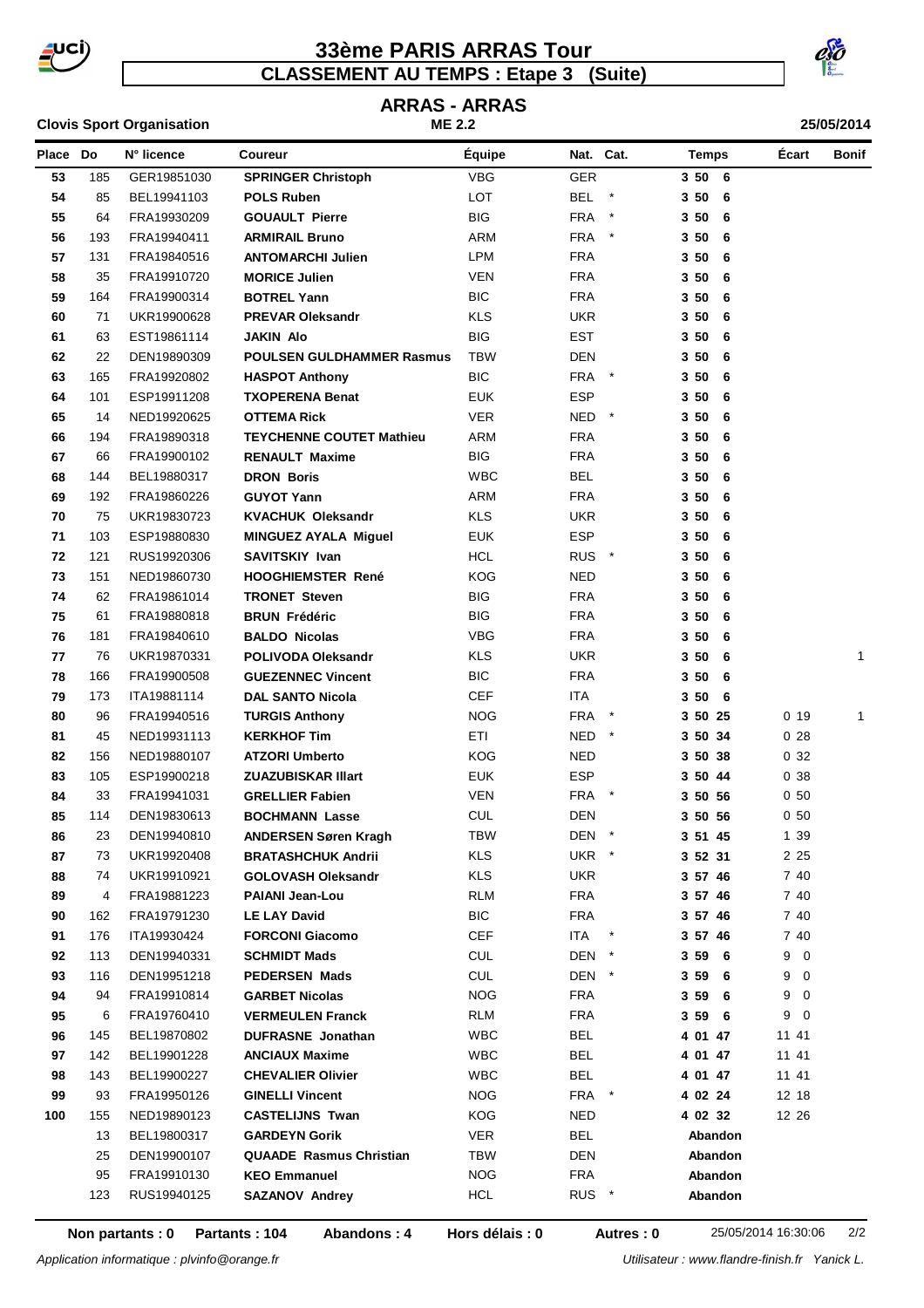

# **33ème PARIS ARRAS Tour CLASSEMENT GÉNÉRAL INDIVIDUEL FINAL : Etape 3**



### **ARRAS - ARRAS**

**25/05/2014**

|                |     | <b>Clovis Sport Organisation</b> |                                 | <b>ME 2.2</b> | 363,3 km      |            | Général 44,778 kmh Epreuve: 44,778 kmh |              |                 |
|----------------|-----|----------------------------------|---------------------------------|---------------|---------------|------------|----------------------------------------|--------------|-----------------|
| <b>Place</b>   |     | Dos N° licence                   | Coureur                         |               | <b>Équipe</b> | Nat.       | Cat.                                   | <b>Temps</b> | Écart           |
| $\mathbf{1}$   | 5   | BEL19860308                      | <b>VANTOMME Maxime</b>          |               | <b>RLM</b>    | <b>BEL</b> |                                        | 8 06 42      |                 |
| 2              | 1   | FRA19921218                      | <b>BARBIER Rudy</b>             |               | <b>RLM</b>    | <b>FRA</b> | $^{\star}$                             | 8 06 47      | 0 <sub>05</sub> |
| 3              | 2   | FRA19900527                      | <b>DUVAL Julien</b>             |               | <b>RLM</b>    | <b>FRA</b> |                                        | 8 06 48      | 006             |
| 4              | 84  | GBR19920103                      | <b>McLAY Daniel</b>             |               | LOT           | GBR *      |                                        | 8 06 52      | $0$ 10          |
| 5              | 31  | FRA19940224                      | <b>BOUDAT Thomas</b>            |               | VEN           | FRA *      |                                        | 8 06 56      | 0 <sub>14</sub> |
| 6              | 36  | FRA19910601                      | <b>KRAINER Franz Taruia</b>     |               | <b>VEN</b>    | <b>FRA</b> |                                        | 8 06 57      | 0 <sub>15</sub> |
| $\overline{7}$ | 35  | FRA19910720                      | <b>MORICE Julien</b>            |               | <b>VEN</b>    | <b>FRA</b> |                                        | 8 06 57      | 0 <sub>15</sub> |
| 8              | 86  | BEL19920121                      | <b>VAN MEIRHAEGHE Jef</b>       |               | LOT           | <b>BEL</b> | $\star$                                | 8 07 01      | 0 <sub>19</sub> |
| 9              | 81  | BEL19930625                      | <b>CAPIOT Amaury</b>            |               | LOT           | <b>BEL</b> |                                        | 8 07 01      | 0 <sub>19</sub> |
| 10             | 136 | FRA19860318                      | <b>ROSTOLLAN Thomas</b>         |               | <b>LPM</b>    | <b>FRA</b> |                                        | 8 07 02      | 020             |
| 11             | 132 | POR19890213                      | <b>GONÇALVES José</b>           |               | <b>LPM</b>    | <b>POR</b> |                                        | 8 07 03      | 021             |
| 12             | 134 | FRA19890616                      | <b>VAUBOURZEIX Thomas</b>       |               | LPM           | <b>FRA</b> |                                        | 8 07 03      | 021             |
| 13             | 83  | BEL19930701                      | <b>LEEMANS Rob</b>              |               | LOT           | BEL        |                                        | 8 07 04      | 022             |
| 14             | 85  | BEL19941103                      | <b>POLS Ruben</b>               |               | LOT           | <b>BEL</b> |                                        | 8 07 04      | 022             |
| 15             | 131 | FRA19840516                      | <b>ANTOMARCHI Julien</b>        |               | LPM           | <b>FRA</b> |                                        | 8 07 05      | 023             |
| 16             | 34  | FRA19920812                      | <b>CARDIS Romain</b>            |               | <b>VEN</b>    | <b>FRA</b> | $\star$                                | 8 07 06      | 024             |
| 17             | 104 | ESP19890328                      | <b>ABERASTURI Jon</b>           |               | <b>EUK</b>    | <b>ESP</b> |                                        | 8 07 15      | 033             |
| 18             | 106 | ESP19901120                      | <b>LARRINAGA Juan Carlos</b>    |               | <b>EUK</b>    | <b>ESP</b> |                                        | 8 07 15      | 033             |
| 19             | 32  | FRA19910807                      | <b>CORNU Jeremy</b>             |               | VEN           | <b>FRA</b> |                                        | 8 07 17      | 035             |
| 20             | 42  | AUS19920416                      | <b>SPOKES Samuel</b>            |               | ETI           | AUS *      |                                        | 8 07 23      | 041             |
| 21             | 41  | FRA19920606                      | <b>GUERIN Alexis</b>            |               | ETI           | FRA *      |                                        | 8 07 23      | 041             |
| 22             | 46  | CZE19910809                      | <b>HNIK Karel</b>               |               | ETI           | CZE        |                                        | 8 07 23      | 041             |
| 23             | 44  | CZE19940222                      | <b>DOLEZEL Radovan</b>          |               | <b>ETI</b>    | CZE        | $\star$                                | 8 07 23      | 041             |
| 24             | 191 | FRA19920703                      | <b>LE ROUX Romain</b>           |               | <b>ARM</b>    | FRA *      |                                        | 8 07 28      | 046             |
| 25             | 196 | FRA19840807                      | <b>SINNER Benoit</b>            |               | ARM           | <b>FRA</b> |                                        | 8 07 28      | 046             |
| 26             | 193 | FRA19940411                      | <b>ARMIRAIL Bruno</b>           |               | ARM           | FRA *      |                                        | 8 07 28      | 046             |
| 27             | 192 | FRA19860226                      | <b>GUYOT Yann</b>               |               | ARM           | <b>FRA</b> |                                        | 8 07 28      | 0 46            |
| 28             | 92  | FRA19941112                      | <b>FOURNIER Marc</b>            |               | <b>NOG</b>    | <b>FRA</b> | $\rightarrow$                          | 8 07 33      | 0 <sub>51</sub> |
| 29             | 91  | FRA19811227                      | <b>DAENINCK Benoit</b>          |               | <b>NOG</b>    | <b>FRA</b> |                                        | 8 07 33      | 0 <sub>51</sub> |
| 30             | 64  | FRA19930209                      | <b>GOUAULT Pierre</b>           |               | <b>BIG</b>    | <b>FRA</b> | $\star$                                | 8 07 37      | 0 <sub>55</sub> |
| 31             | 65  | FRA19930625                      | <b>YSSAAD Yannis</b>            |               | <b>BIG</b>    | <b>FRA</b> |                                        | 8 07 38      | 0.56            |
| 32             | 63  | EST19861114                      | <b>JAKIN Alo</b>                |               | BIG           | <b>EST</b> |                                        | 8 07 38      | 0 <sub>56</sub> |
| 33             | 62  | FRA19861014                      | <b>TRONET Steven</b>            |               | <b>BIG</b>    | <b>FRA</b> |                                        | 8 07 38      | 0 56            |
| 34             | 61  | FRA19880818                      | <b>BRUN Frédéric</b>            |               | <b>BIG</b>    | <b>FRA</b> |                                        | 8 07 38      | 0 <sub>56</sub> |
| 35             | 26  | DEN19911106                      | <b>PEDERSEN Mark Sehested</b>   |               | <b>TBW</b>    | <b>DEN</b> |                                        | 8 07 43      | 101             |
| 36             | 141 | BEL19780216                      | <b>AMORISON Frédéric</b>        |               | <b>WBC</b>    | <b>BEL</b> |                                        | 8 07 48      | 1 06            |
| 37             | 194 | FRA19890318                      | <b>TEYCHENNE COUTET Mathieu</b> |               | ARM           | <b>FRA</b> |                                        | 8 07 48      | 1 06            |
| 38             | 16  | BEL19910125                      | <b>STALLAERT Joeri</b>          |               | VER           | BEL        |                                        | 8 07 53      | 111             |
| 39             | 11  | BEL19910211                      | <b>VANDEWIELE Frederik</b>      |               | VER           | <b>BEL</b> |                                        | 8 07 53      | 111             |
| 40             | 12  | GER19880223                      | <b>WEBER Sascha</b>             |               | VER           | GER        |                                        | 8 07 53      | 111             |
| 41             | 14  | NED19920625                      | <b>OTTEMA Rick</b>              |               | VER           | NED *      |                                        | 8 07 53      | 1 11            |
| 42             | 76  | UKR19870331                      | <b>POLIVODA Oleksandr</b>       |               | <b>KLS</b>    | <b>UKR</b> |                                        | 8 07 57      | 1 15            |
| 43             | 184 | GER19901027                      | <b>SCHNAIDT Fabian</b>          |               | <b>VBG</b>    | GER        |                                        | 8 07 58      | 1 16            |
| 44             | 51  | BEL19951030                      | <b>BIERMANS Jenthe</b>          |               | GID           | BEL *      |                                        | 8 08 03      | 121             |
| 45             | 52  | NED19910723                      | <b>VAN DER HAAR Lars</b>        |               | GID           | <b>NED</b> |                                        | 8 08 03      | 121             |
| 46             | 171 | ITA19880605                      | <b>BAGGIO Filippo</b>           |               | <b>CEF</b>    | <b>ITA</b> |                                        | 8 08 04      | $122$           |
| 47             | 154 | NED19841113                      | <b>VAN HAAREN Bart</b>          |               | KOG           | <b>NED</b> |                                        | 8 08 06      | 124             |
| 48             | 183 | GER19870530                      | <b>JANORSCHKE Grischa</b>       |               | <b>VBG</b>    | <b>GER</b> |                                        | 8 08 08      | 1 26            |
| 49             | 186 | SUI19890215                      | <b>WINTER Nicolas</b>           |               | VBG           | SUI        |                                        | 8 08 08      | 1 26            |
| 50             | 153 | NED19901030                      | <b>BOSKAMP Melvin</b>           |               | KOG           | <b>NED</b> |                                        | 8 08 08      | 1 26            |
| 51             | 111 | DEN19841105                      | <b>MORTENSEN Martin</b>         |               | <b>CUL</b>    | <b>DEN</b> |                                        | 8 08 08      | 1 26            |
| 52             | 165 | FRA19920802                      | <b>HASPOT Anthony</b>           |               | <b>BIC</b>    | FRA *      |                                        | 8 08 08      | 1 26            |
| 53             | 161 | FRA19930827                      | <b>LE GAC Olivier</b>           |               | BIC           | FRA *      |                                        | 8 08 08      | $126$           |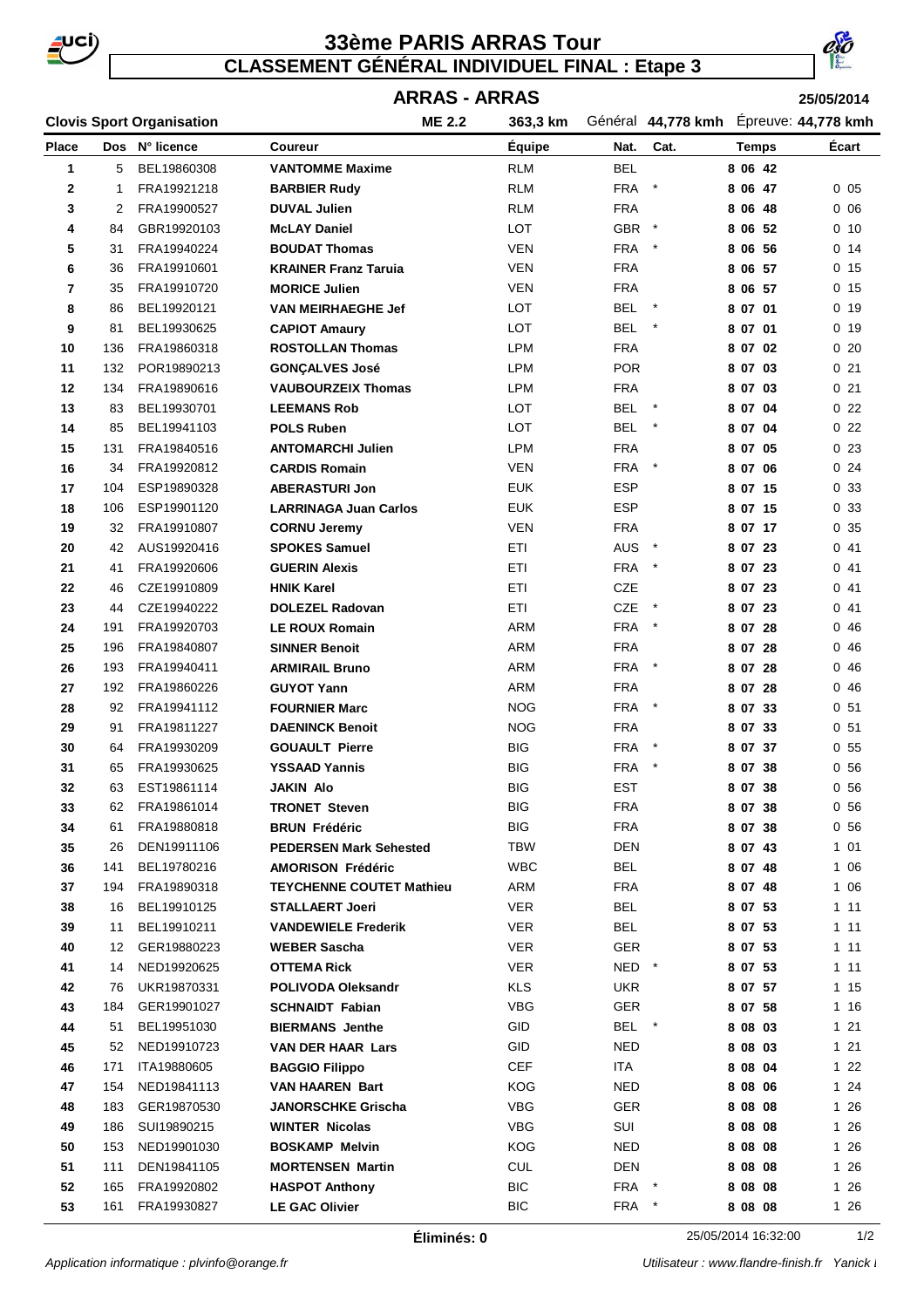

# **CL. GÉNÉRAL INDIVIDUEL FINAL : Etape 3 (Suite) 33ème PARIS ARRAS Tour**

#### **25/05/2014**

# **ARRAS - ARRAS**

| <b>Clovis Sport Organisation</b> |     |                                                  | <b>ME 2.2</b>                    |               |            |         |                    |         |
|----------------------------------|-----|--------------------------------------------------|----------------------------------|---------------|------------|---------|--------------------|---------|
| Place                            | Dos | N° licence                                       | <b>Coureur</b>                   | <b>Équipe</b> | Nat.       | Cat.    | <b>Temps</b>       | Ecart   |
| 54                               | 164 | FRA19900314                                      | <b>BOTREL Yann</b>               | <b>BIC</b>    | <b>FRA</b> |         | 8 08 08            | 1 26    |
| 55                               | 151 | NED19860730                                      | <b>HOOGHIEMSTER René</b>         | <b>KOG</b>    | <b>NED</b> |         | 8 08 08            | 1 26    |
| 56                               | 185 | GER19851030                                      | <b>SPRINGER Christoph</b>        | <b>VBG</b>    | <b>GER</b> |         | 8 08 08            | 26<br>1 |
| 57                               | 33  | FRA19941031                                      | <b>GRELLIER Fabien</b>           | <b>VEN</b>    | <b>FRA</b> | $\ast$  | 8 08 27            | 1 45    |
| 58                               | 174 | ITA19910227                                      | <b>FIORENZA Alfonso</b>          | CEF           | <b>ITA</b> |         | 8 08 28            | 1<br>46 |
| 59                               | 173 | ITA19881114                                      | <b>DAL SANTO Nicola</b>          | CEF           | <b>ITA</b> |         | 8 08 28            | 1 46    |
| 60                               | 15  | NED19910212                                      | <b>SCHOONBROODT Bob</b>          | <b>VER</b>    | <b>NED</b> |         | 8 09 04            | 2 2 2   |
| 61                               | 23  | DEN19940810                                      | <b>ANDERSEN Søren Kragh</b>      | TBW           | DEN        | $\ast$  | 8 09 22            | 2 40    |
| 62                               | 45  | NED19931113                                      | <b>KERKHOF Tim</b>               | ETI           | NED        | $\ast$  | 8 10 40            | 3 58    |
| 63                               | 71  | UKR19900628                                      | <b>PREVAR Oleksandr</b>          | <b>KLS</b>    | <b>UKR</b> |         | 8 11 01            | 4 19    |
| 64                               | 195 | FRA19931030                                      | <b>LEBRETON Kevin</b>            | ARM           | <b>FRA</b> | $\ast$  | 8 11 47            | 5<br>05 |
| 65                               | 66  | FRA19900102                                      | <b>RENAULT Maxime</b>            | <b>BIG</b>    | <b>FRA</b> |         | 8 12 06            | 5 24    |
| 66                               | 144 | BEL19880317                                      | <b>DRON Boris</b>                | <b>WBC</b>    | BEL        |         | 8 12 09            | 5 27    |
| 67                               | 96  | FRA19940516                                      | <b>TURGIS Anthony</b>            | <b>NOG</b>    | <b>FRA</b> |         | 8 12 12            | 5 30    |
| 68                               | 72  | UKR19890830                                      | <b>KULYK Andriy</b>              | <b>KLS</b>    | <b>UKR</b> |         | 8 12 19            | 5 37    |
| 69                               | 75  | UKR19830723                                      | <b>KVACHUK Oleksandr</b>         | <b>KLS</b>    | <b>UKR</b> |         | 8 12 19            | 5 37    |
| 70                               | 152 | NED19910727                                      | <b>BOVENHUIS Jasper</b>          | <b>KOG</b>    | <b>NED</b> |         | 8 12 23            | 5 41    |
| 71                               | 175 | ITA19880617                                      | <b>BELLI Matteo</b>              | <b>CEF</b>    | ITA        |         | 8 12 29            | 5<br>47 |
| 72                               | 181 | FRA19840610                                      | <b>BALDO Nicolas</b>             | <b>VBG</b>    | <b>FRA</b> |         | 8 12 29            | 5 47    |
| 73                               | 22  | DEN19890309                                      | <b>POULSEN GULDHAMMER Rasmus</b> | <b>TBW</b>    | <b>DEN</b> |         | 8 12 32            | 5 50    |
| 74                               | 146 | BEL19911016                                      | <b>MOTTET Florent</b>            | <b>WBC</b>    | <b>BEL</b> |         | 8 12 51            | 6 09    |
| 75                               | 114 | DEN19830613                                      | <b>BOCHMANN Lasse</b>            | <b>CUL</b>    | <b>DEN</b> |         | 8 13 19            | 6 37    |
| 76                               | 163 | FRA19910720                                      | <b>LE MONTAGNER Maxime</b>       | <b>BIC</b>    | <b>FRA</b> |         | 8 13 25            | 6 43    |
| 77                               | 166 | FRA19900508                                      | <b>GUEZENNEC Vincent</b>         | <b>BIC</b>    | <b>FRA</b> |         | 8 13 25            | 6 43    |
| 78                               | 73  | UKR19920408                                      | <b>BRATASHCHUK Andrii</b>        | <b>KLS</b>    | <b>UKR</b> | $\ast$  | 8 13 26            | 6<br>44 |
| 79                               | 135 | LTU19881230                                      | <b>SISKEVICIUS Evaldas</b>       | LPM           | LTU        |         | 8 13 31            | 6 49    |
| 80                               | 102 | ESP19910429                                      | <b>BARBERO CUESTA Carlos</b>     | <b>EUK</b>    | <b>ESP</b> | $\star$ | 8 15 22            | 8<br>40 |
| 81                               | 43  | NOR19930701                                      | <b>HOELGAARD Daniel</b>          | ETI           | NOR.       | $\ast$  | 8 15 36            | 8 54    |
| 82                               | 156 | NED19880107                                      | <b>ATZORI Umberto</b>            | <b>KOG</b>    | NED        |         | 8 15 59            | 9 17    |
| 83                               | 105 | ESP19900218                                      | <b>ZUAZUBISKAR Illart</b>        | <b>EUK</b>    | <b>ESP</b> |         | 8 16 00            | 9<br>18 |
| 84                               | 162 | FRA19791230                                      | <b>LE LAY David</b>              | <b>BIC</b>    | <b>FRA</b> |         | 8 16 08            | 9<br>26 |
| 85                               | 182 | AUT19940203                                      | <b>JÄGER Patrick</b>             | <b>VBG</b>    | AUT        | $\star$ | 8 16 15            | 9 33    |
| 86                               | 94  | FRA19910814                                      | <b>GARBET Nicolas</b>            | <b>NOG</b>    | <b>FRA</b> |         | 8 16 33            | 9 51    |
| 87                               | 116 | DEN19951218                                      | <b>PEDERSEN Mads</b>             | <b>CUL</b>    | DEN *      |         | 8 17 08            | 10 26   |
| 88                               | 101 | ESP19911208                                      | <b>TXOPERENA Benat</b>           | <b>EUK</b>    | <b>ESP</b> |         | 8 18 54            | 12 12   |
| 89                               | 145 | BEL19870802                                      | <b>DUFRASNE</b> Jonathan         | <b>WBC</b>    | <b>BEL</b> |         | 8 19 29            | 12 47   |
| 90                               | 176 | ITA19930424                                      | <b>FORCONI Giacomo</b>           | CEF           | ITA        |         | 8 20 06            | 13 24   |
| 91                               | 155 | NED19890123                                      | <b>CASTELIJNS Twan</b>           | <b>KOG</b>    | <b>NED</b> |         | 8 20 34            | 13 52   |
| 92                               | 142 | BEL19901228                                      | <b>ANCIAUX Maxime</b>            | <b>WBC</b>    | <b>BEL</b> |         | 8 20 44            | 14 02   |
| 93                               | 6   | FRA19760410                                      | <b>VERMEULEN Franck</b>          | <b>RLM</b>    | <b>FRA</b> |         | 8 21 03            | 14 21   |
| 94                               | 113 | DEN19940331                                      | <b>SCHMIDT Mads</b>              | <b>CUL</b>    | DEN        | $\ast$  | 8 21 29            | 14 47   |
| 95                               | 4   | FRA19881223                                      | <b>PAIANI Jean-Lou</b>           | <b>RLM</b>    | <b>FRA</b> |         | 8 22 16            | 15 34   |
| 96                               | 103 | ESP19880830                                      | <b>MINGUEZ AYALA Miguel</b>      | <b>EUK</b>    | ESP        |         | 8 22 30            | 15 48   |
| 97                               | 93  | FRA19950126                                      | <b>GINELLI Vincent</b>           | <b>NOG</b>    | FRA        | $\ast$  | 8 23 08            | 16 26   |
| 98                               | 121 | RUS19920306                                      | SAVITSKIY Ivan                   | <b>HCL</b>    | <b>RUS</b> | $\ast$  | 8 23 58            | 17 16   |
| 99                               | 74  | UKR19910921                                      | <b>GOLOVASH Oleksandr</b>        | <b>KLS</b>    | <b>UKR</b> |         | 8 24 05            | 17 23   |
| 100                              | 143 | BEL19900227                                      | <b>CHEVALIER Olivier</b>         | WBC           | <b>BEL</b> |         | 8 27 43            | 21 01   |
|                                  |     | Pénalités prises en compte au classement général |                                  |               |            |         |                    |         |
|                                  |     | Dos Coureur                                      | <b>Equipe</b>                    | Nat.          |            |         | Pénalité (mn et s) |         |
|                                  |     | 174 FIORENZA Alfonso                             | <b>CEF</b>                       | <b>ITA</b>    |            |         | 20 <sub>s</sub>    |         |

**TEYCHENNE COUTET Mathieu** ARM FRA **20 s**

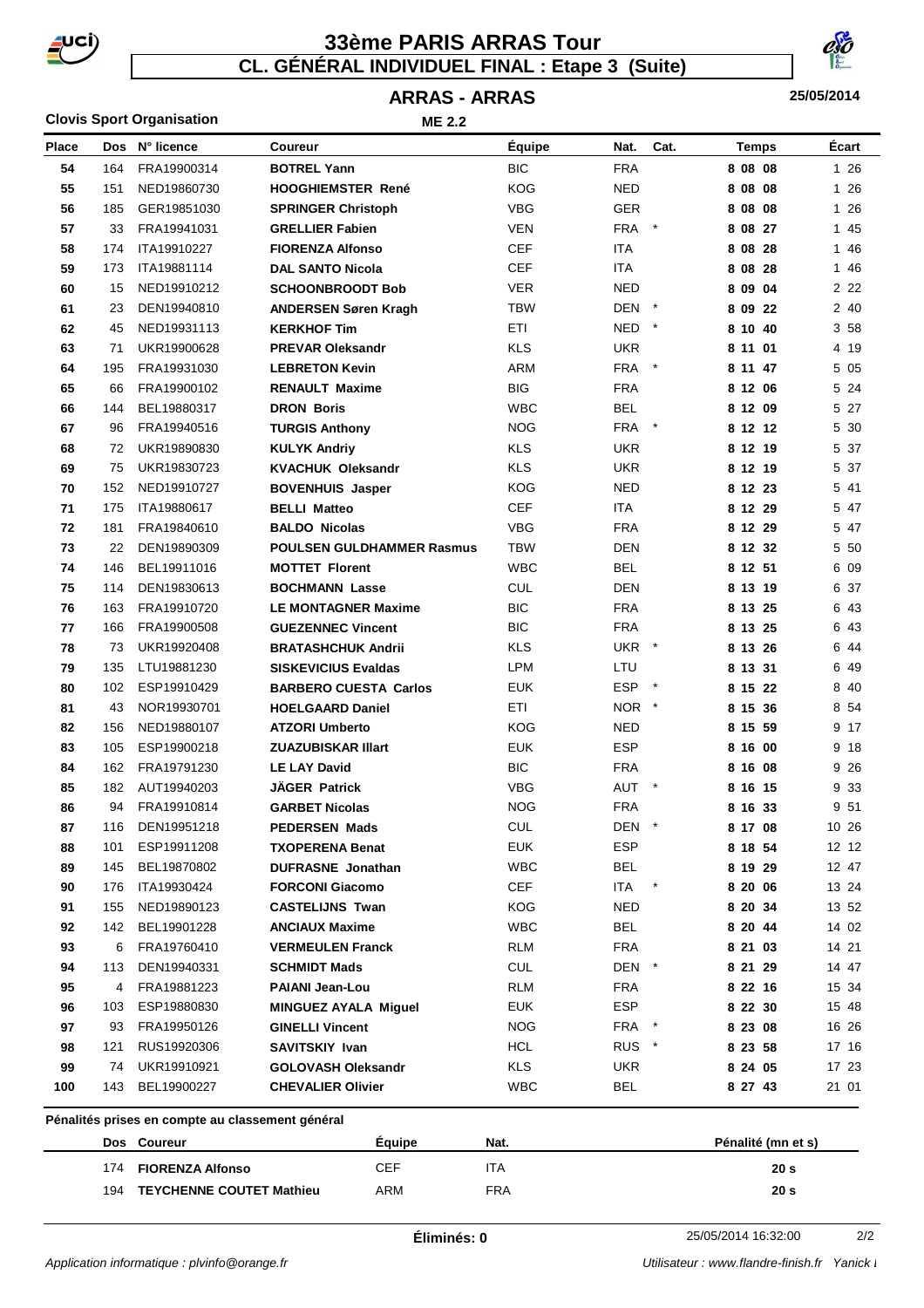

# **33ème PARIS ARRAS Tour**

**CLASSEMENT GÉNÉRAL INDIVIDUEL FINAL Espoirs : Etape 3**



**Clovis Sport Organisation 25/05/2014 363,3 km 44,778 kmh Place Do Coureur Équipe N° licence Cat. Temps Écart ARRAS - ARRAS Nat. ME 2.2** 363,3 km Général 44,778 kmh Épreuve: 44,778 kmh 1 FRA19921218 **BARBIER Rudy** RLM FRA \* **8 06 47** 84 GBR19920103 **McLAY Daniel** LOT GBR \* **8 06 52** 0 05 31 FRA19940224 **BOUDAT Thomas** VEN FRA \* **8 06 56** 0 09 86 BEL19920121 **VAN MEIRHAEGHE Jef** LOT BEL \* **8 07 01** 0 14 81 BEL19930625 **CAPIOT Amaury** LOT BEL \* **8 07 01** 0 14 83 BEL19930701 **LEEMANS Rob** LOT BEL \* **8 07 04** 0 17 85 BEL19941103 **POLS Ruben** LOT BEL \* **8 07 04** 0 17 34 FRA19920812 **CARDIS Romain** VEN FRA \* **8 07 06** 0 19 42 AUS19920416 **SPOKES Samuel** ETI AUS \* **8 07 23** 0 36 41 FRA19920606 **GUERIN Alexis** ETI FRA \* **8 07 23** 0 36 44 CZE19940222 **DOLEZEL Radovan** ETI CZE \* **8 07 23** 0 36 191 FRA19920703 **LE ROUX Romain** ARM FRA \* **8 07 28** 0 41 193 FRA19940411 **ARMIRAIL Bruno** ARM FRA \* **8 07 28** 0 41 92 FRA19941112 **FOURNIER Marc** NOG FRA \* **8 07 33** 0 46 64 FRA19930209 **GOUAULT Pierre** BIG FRA \* **8 07 37** 0 50 65 FRA19930625 **YSSAAD Yannis** BIG FRA \* **8 07 38** 0 51 14 NED19920625 **OTTEMA Rick** VER NED \* **8 07 53** 1 06 51 BEL19951030 **BIERMANS Jenthe** GID BEL \* **8 08 03** 1 16 165 FRA19920802 **HASPOT Anthony** BIC FRA \* **8 08 08** 1 21 161 FRA19930827 **LE GAC Olivier** BIC FRA \* **8 08 08** 1 21 33 FRA19941031 **GRELLIER Fabien** VEN FRA \* **8 08 27** 1 40 23 DEN19940810 **ANDERSEN Søren Kragh** TBW DEN \* **8 09 22** 2 35 45 NED19931113 **KERKHOF Tim** ETI NED \* **8 10 40** 3 53 195 FRA19931030 **LEBRETON Kevin** ARM FRA \* **8 11 47** 5 00 96 FRA19940516 **TURGIS Anthony** NOG FRA \* **8 12 12** 5 25 73 UKR19920408 **BRATASHCHUK Andrii** KLS UKR \* **8 13 26** 6 39 102 ESP19910429 **BARBERO CUESTA Carlos** EUK ESP \* **8 15 22** 8 35 43 NOR19930701 **HOELGAARD Daniel** ETI NOR \* **8 15 36** 8 49 182 AUT19940203 **JÄGER Patrick** VBG AUT \* **8 16 15** 9 28 116 DEN19951218 **PEDERSEN Mads** CUL DEN \* **8 17 08** 10 21 176 ITA19930424 **FORCONI Giacomo** CEF ITA \* **8 20 06** 13 19 113 DEN19940331 **SCHMIDT Mads** CUL DEN \* **8 21 29** 14 42 93 FRA19950126 **GINELLI Vincent** NOG FRA \* **8 23 08** 16 21 121 RUS19920306 **SAVITSKIY Ivan** HCL RUS \* **8 23 58** 17 11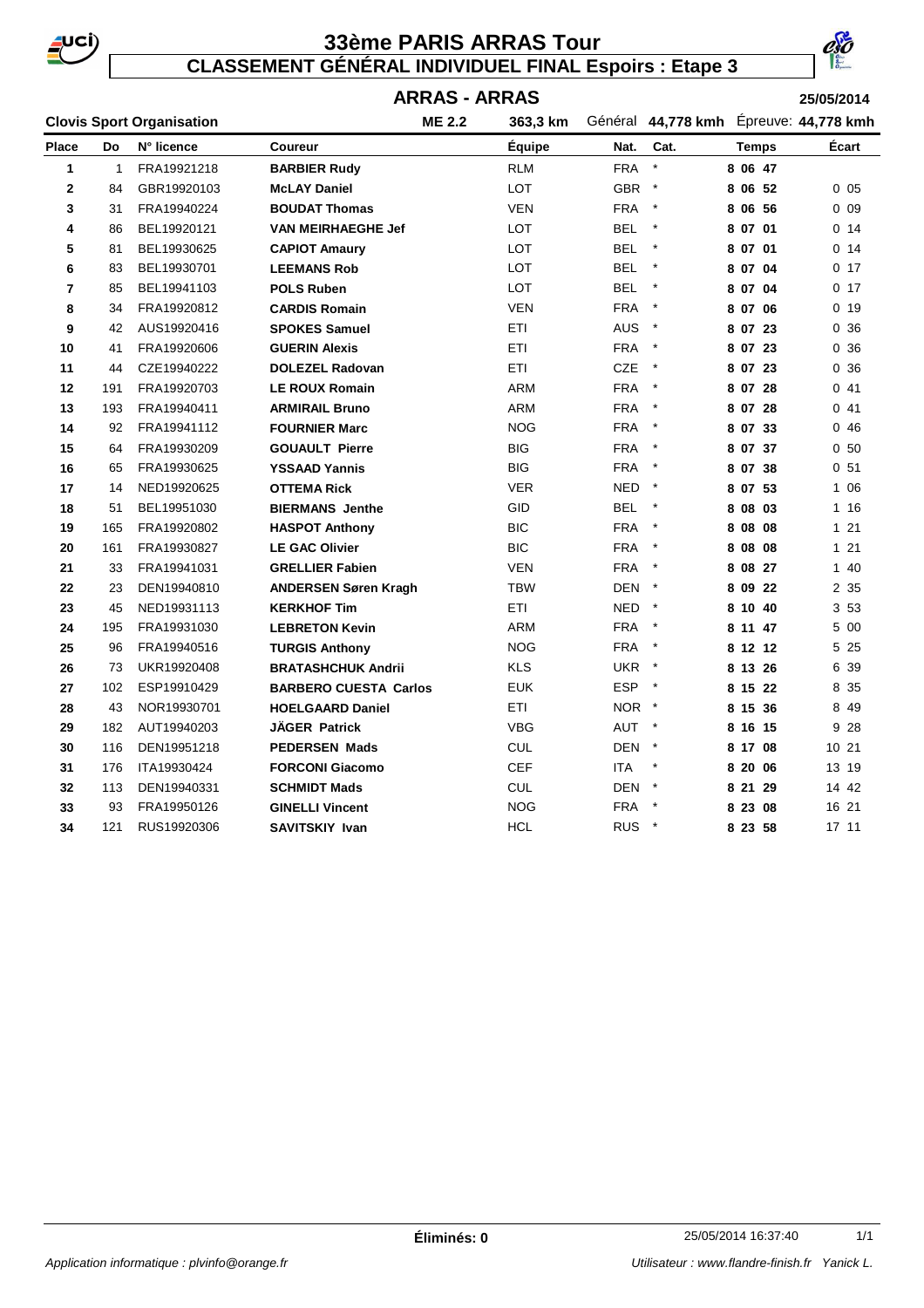**Clovis Sport Organisation** 

# **33ème PARIS ARRAS Tour**

**CLASSEMENT PAR ÉQUIPES : Etape 3**

#### **ARRAS - ARRAS ME 2.2**

| 25/05/2014 |
|------------|
|------------|

| <b>ÉTAPE</b> |                                   |     |              |        |                  |               |                |
|--------------|-----------------------------------|-----|--------------|--------|------------------|---------------|----------------|
| PI.          | Équipe                            | Cat | Temps        | Écart  | Dossards         | <b>Places</b> | <b>PI 1C</b>   |
| 1            | <b>LOTTO BELISOL U23</b>          |     | 11 30 18     |        | (84 81 86)       | 34            | 1              |
| $\mathbf{2}$ | <b>NANKANG - FONDRIEST</b>        |     | 11 30 18     |        | (171 175 174)    | 45            | 3              |
| 3            | <b>VERANCLASSIC - DOLTCINI</b>    |     | 11 30 18     |        | $(16 \t11 \t15)$ | 54            | 12             |
| 4            | <b>ROUBAIX LILLE METROPOLE</b>    |     | 11 30 18     |        | (1 5 2)          | 55            | 5              |
| 5            | <b>VENDEE U PAYS DE LA LOIRE</b>  |     | 11 30 18     |        | $(31 \ 34 \ 36)$ | 70            | 9              |
| 6            | <b>TEAM VORARLBERG</b>            |     | 11 30 18     |        | (183 184 186)    | 71            | 11             |
| 7            | <b>ETIXX</b>                      |     | 11 30 18     |        | (43 41 42)       | 74            | 8              |
| 8            | <b>KOGA CYCLING TEAM</b>          |     | 11 30 18     |        | (152 154 153)    | 85            | $\overline{2}$ |
| 9            | <b>TEAM LA POMME MARSEILLE 13</b> |     | 11 30 18     |        | (135 136 132)    | 86            | 10             |
| 10           | <b>ARMEE DE TERRE</b>             |     | 11 30 18     |        | (196 195 191)    | 87            | 4              |
| 11           | <b>EUSKADI</b>                    |     | 11 30 18     |        | (102 104 106)    | 97            | 6              |
| 12           | <b>BREST IROISE CYCLISME 2000</b> |     | 11 30 18     |        | (163 161 164)    | 115           | 17             |
| 13           | <b>WALLONIE - BRUXELLES</b>       |     | 11 30 18     |        | (141 146 144)    | 117           | 24             |
| 14           | <b>BIGMAT - AUBER 93</b>          |     | 11 30 18     |        | (65 64 63)       | 123           | $\overline{7}$ |
| 15           | <b>KOLSS CYCLING TEAM</b>         |     | 11 30 18     |        | $(72 \t71 \t75)$ | 144           | 14             |
| 16           | <b>CC NOGENT SUR OISE</b>         |     | 11 30<br>37  | $0$ 19 | $(92\ 91\ 96)$   | 151           | 34             |
| 17           | <b>TEAM TREFOR - BLUE WATER</b>   |     | 11 31<br>-57 | 1 39   | (26 22 23)       | 164           | 16             |
| 18           | <b>CULT ENERGY VITAL WATER</b>    |     | 11 40 08     | 950    | (1111114113)     | 203           | 26             |

# **GÉNÉRAL FINAL**

| PI.          | Equipe                            | Cat | Temps    | Ecart  | Pl.1 Pl.2 Pl.3 Pl.4 Pl.5 Pl.6 Pl.7 Pl.8 Pl.9 Pl.10 |              |              |              |   |              |              |              |
|--------------|-----------------------------------|-----|----------|--------|----------------------------------------------------|--------------|--------------|--------------|---|--------------|--------------|--------------|
|              |                                   |     |          |        |                                                    |              |              |              |   |              |              |              |
|              | <b>LOTTO BELISOL U23</b>          |     | 22 34 54 |        | 2                                                  |              |              |              |   |              |              |              |
| $\mathbf{2}$ | <b>ETIXX</b>                      |     | 22 34 54 |        | 1                                                  |              |              |              |   | $\mathbf{1}$ |              |              |
| 3            | <b>NANKANG - FONDRIEST</b>        |     | 22 34 54 |        | $\mathbf{1}$                                       |              |              |              |   |              |              |              |
| 4            | <b>ROUBAIX LILLE METROPOLE</b>    |     | 22 34 54 |        |                                                    | $\mathbf{1}$ | $\mathcal I$ |              |   |              |              |              |
| 5.           | <b>VERANCLASSIC - DOLTCINI</b>    |     | 22 34 54 |        |                                                    | $\mathcal I$ |              | 1            |   |              |              |              |
| 6            | <b>KOGA CYCLING TEAM</b>          |     | 22 34 54 |        |                                                    |              | 1            |              |   |              | 1            |              |
|              | <b>VENDEE U PAYS DE LA LOIRE</b>  |     | 22 34 54 |        |                                                    |              |              | $\mathcal I$ |   | $\mathbf{1}$ |              |              |
| 8            | <b>TEAM VORARLBERG</b>            |     | 22 34 54 |        |                                                    |              |              |              | 2 |              |              |              |
| 9.           | <b>TEAM LA POMME MARSEILLE 13</b> |     | 22 34 54 |        |                                                    |              |              |              |   |              | 1            |              |
| 10           | <b>BIGMAT - AUBER 93</b>          |     | 22 34 54 |        |                                                    |              |              |              |   |              | $\mathbf{1}$ |              |
| 11           | <b>BREST IROISE CYCLISME 2000</b> |     | 22 34 54 |        |                                                    |              |              |              |   |              |              | $\mathbf{1}$ |
| $12 \,$      | <b>ARMEE DE TERRE</b>             |     | 22 34 54 |        |                                                    |              |              |              |   |              |              | $\mathbf{1}$ |
| 13           | <b>WALLONIE - BRUXELLES</b>       |     | 22 34 54 |        |                                                    |              |              |              |   |              |              |              |
| 14           | <b>KOLSS CYCLING TEAM</b>         |     | 22 34 54 |        |                                                    |              |              |              |   |              |              |              |
| 15           | <b>CC NOGENT SUR OISE</b>         |     | 22 35 13 | $0$ 19 |                                                    |              |              |              |   |              | 1            |              |
| 16           | <b>TEAM TREFOR - BLUE WATER</b>   |     | 22 36 33 | 1 39   |                                                    |              |              |              |   |              |              |              |
| 17           | <b>EUSKADI</b>                    |     | 22 43 01 | 8 07   |                                                    |              |              |              |   |              |              |              |
| 18           | <b>CULT ENERGY VITAL WATER</b>    |     | 22 49 05 | 14 11  |                                                    |              |              |              |   |              |              |              |

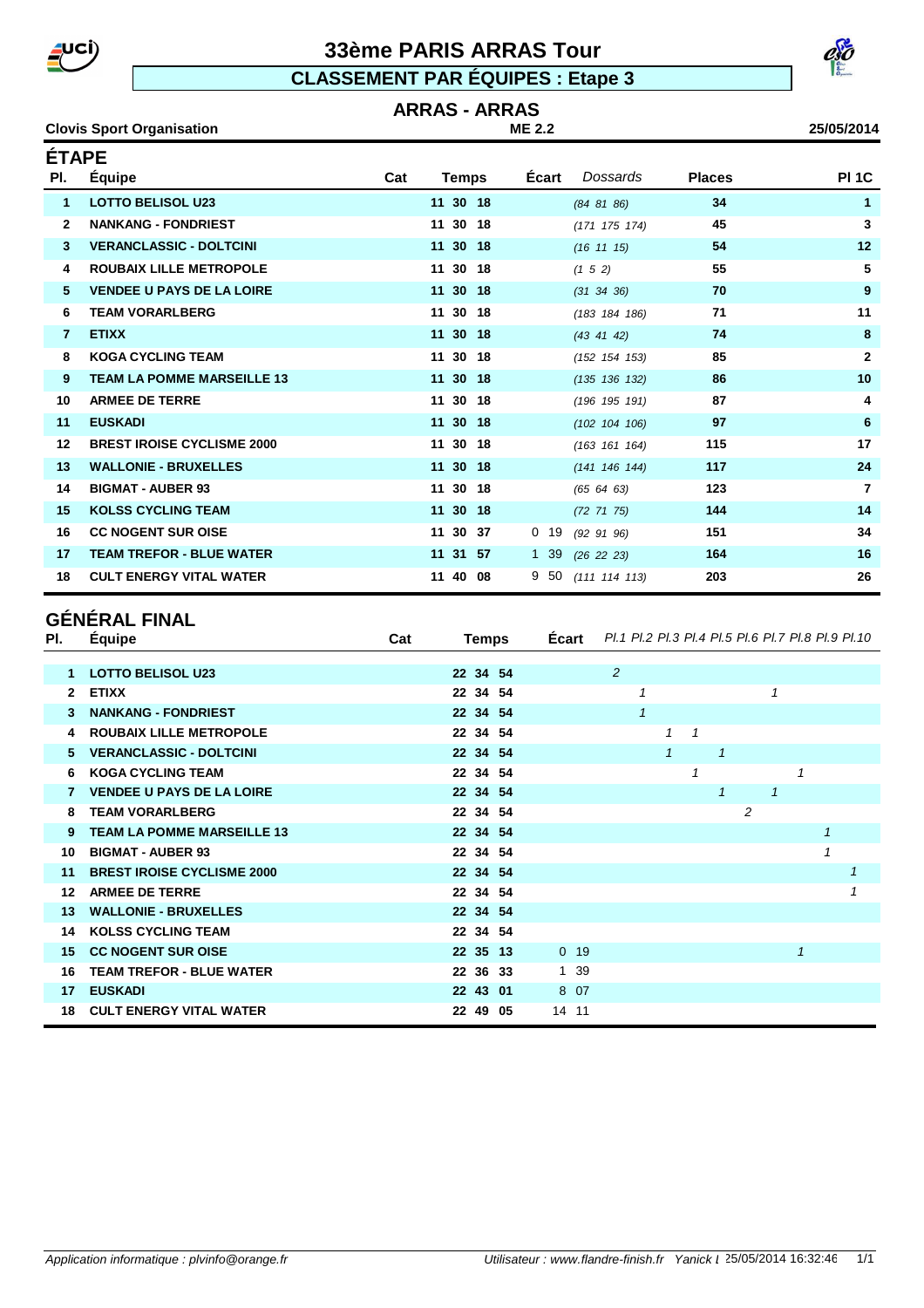

# **33ème PARIS ARRAS Tour**

# **CLASSEMENT Clast des Monts : Etape 3**



# **ARRAS - ARRAS**

#### **Clovis Sport Organisation 25/05/2014 ME 2.2** 1 Km 41,6 Estrée Wamin<br>
Points 154 **VAN HAAREN Bart** KOG **5** 96 **TURGIS Anthony** NOG **3** 116 **PEDERSEN Mads** CUL **1 Km 107,7 Olhain** Points 76 **POLIVODA Oleksandr** KLS **5** 86 **VAN MEIRHAEGHE Jef** LOT **3**  23 **ANDERSEN Søren Kragh** TBW **1** 3 Km 155 Givenchy en Gohelle **Points**  76 **POLIVODA Oleksandr** KLS **5** 2 23 **ANDERSEN Søren Kragh** TBW 3 45 **KERKHOF Tim** ETI **1**

# **GÉNÉRAL FINAL**

| Place | Do. | N° licence  | <b>Coureur</b>              | <b>Équipe</b> | Nat.       | Étape | Géné.        | PI1            | CIGén |
|-------|-----|-------------|-----------------------------|---------------|------------|-------|--------------|----------------|-------|
|       | 76  | UKR19870331 | <b>POLIVODA Oleksandr</b>   | <b>KLS</b>    | <b>UKR</b> | 10    | 10           | $\overline{c}$ | 42    |
| 2     | 195 | FRA19931030 | <b>LEBRETON Kevin</b>       | <b>ARM</b>    | <b>FRA</b> |       | 10           | 2              | 64    |
| 3     | 176 | ITA19930424 | <b>FORCONI Giacomo</b>      | <b>CEF</b>    | <b>ITA</b> |       | 6            |                | 90    |
| 4     | 42  | AUS19920416 | <b>SPOKES Samuel</b>        | <b>ETI</b>    | <b>AUS</b> |       | 5            |                | 20    |
| 5.    | 154 | NED19841113 | <b>VAN HAAREN Bart</b>      | <b>KOG</b>    | <b>NED</b> | 5     | 5            | 1              | 47    |
| 6     | 23  | DEN19940810 | <b>ANDERSEN Søren Kragh</b> | TBW           | <b>DEN</b> | 4     | 4            |                | 61    |
| 7     | 86  | BEL19920121 | <b>VAN MEIRHAEGHE Jef</b>   | <b>LOT</b>    | <b>BEL</b> | 3     | 3            |                | 8     |
| 8     | 96  | FRA19940516 | <b>TURGIS Anthony</b>       | <b>NOG</b>    | <b>FRA</b> | 3     | 3            |                | 67    |
| 9     | 111 | DEN19841105 | <b>MORTENSEN Martin</b>     | <b>CUL</b>    | <b>DEN</b> |       | $\mathbf{2}$ |                | 51    |
| 10    | 45  | NED19931113 | <b>KERKHOF Tim</b>          | ETI           | <b>NED</b> | 1     | 1            |                | 62    |
| 11    | 116 | DEN19951218 | <b>PEDERSEN Mads</b>        | <b>CUL</b>    | <b>DEN</b> | 1     | 1            |                | 87    |
| 12    | 103 | ESP19880830 | <b>MINGUEZ AYALA Miquel</b> | <b>EUK</b>    | <b>ESP</b> |       | 1            |                | 96    |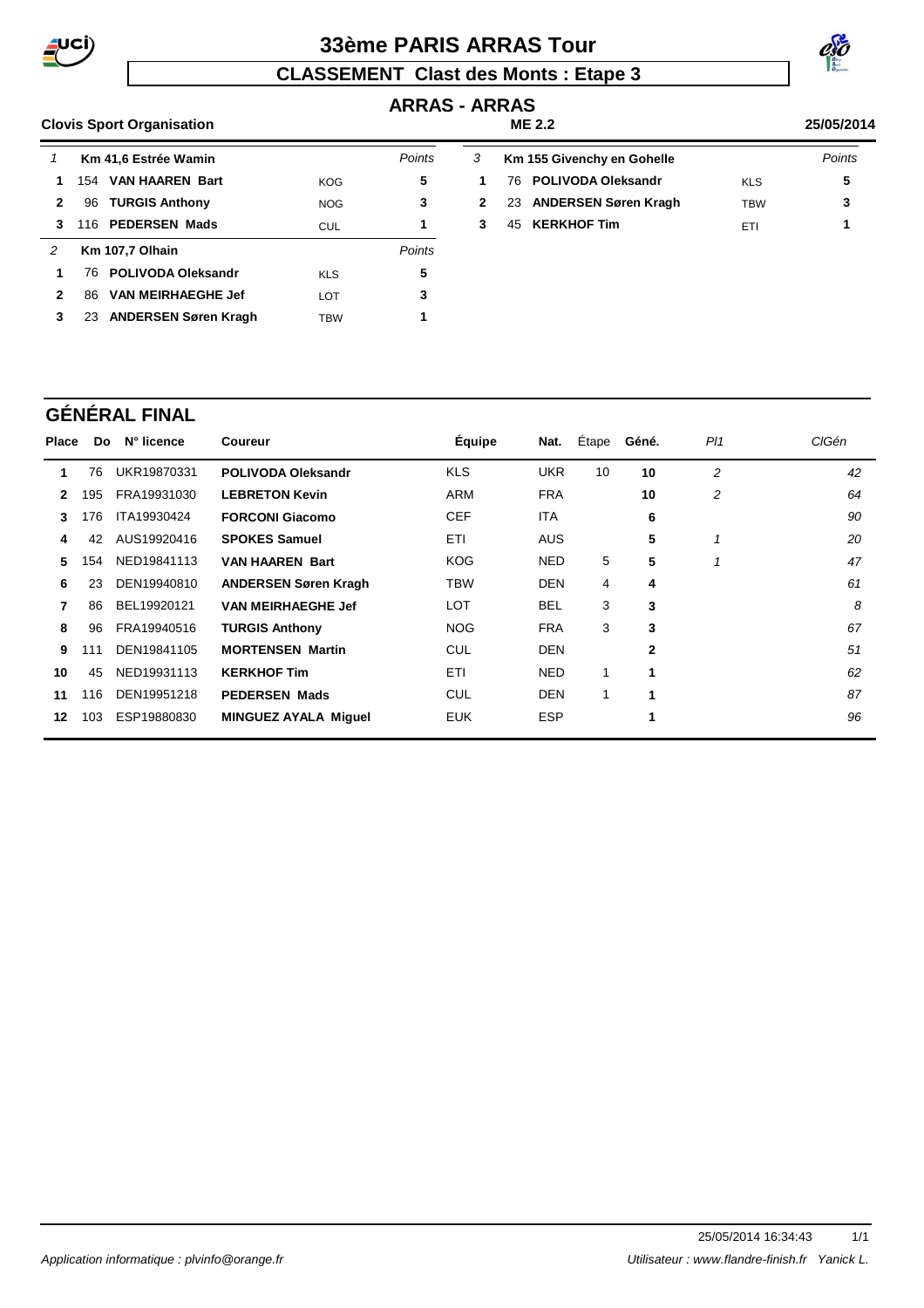

# **33ème PARIS ARRAS Tour**



# **CLASSEMENT Clast Sprints Inter. : Etape 3**

# **ARRAS - ARRAS**

#### **Clovis Sport Organisation 25/05/2014 ME 2.2 Km 37,4 Liencourt Points**  136 **ROSTOLLAN Thomas** LPM **5** 154 **VAN HAAREN Bart** KOG **3** 96 **TURGIS Anthony** NOG **1 Km 137,4 Arras 1er passage L.A.** Points 1 86 **VAN MEIRHAEGHE Jef** LOT 5 132 **GONÇALVES José** LPM **3** 76 **POLIVODA Oleksandr** KLS **1**

# **GÉNÉRAL FINAL**

| <b>Place</b> | Do. | N° licence  | Coureur                   | <b>Équipe</b> | Nat.       | Étape | Géné. | PI1         | <b>CIGén</b> |
|--------------|-----|-------------|---------------------------|---------------|------------|-------|-------|-------------|--------------|
| 1            | 86  | BEL19920121 | <b>VAN MEIRHAEGHE Jef</b> | <b>LOT</b>    | <b>BEL</b> | 5     | 5     | $\mathbf 1$ | 8            |
| $\mathbf{2}$ | 81  | BEL19930625 | <b>CAPIOT Amaury</b>      | LOT           | <b>BEL</b> |       | 5     |             | 9            |
| 3            | 136 | FRA19860318 | <b>ROSTOLLAN Thomas</b>   | LPM           | <b>FRA</b> | 5     | 5     |             | 10           |
| 4            | 43  | NOR19930701 | <b>HOELGAARD Daniel</b>   | <b>ETI</b>    | <b>NOR</b> |       | 5     |             | 81           |
| 5.           | 176 | ITA19930424 | <b>FORCONI Giacomo</b>    | <b>CEF</b>    | <b>ITA</b> |       | 5     |             | 90           |
| 6            | 84  | GBR19920103 | <b>McLAY Daniel</b>       | <b>LOT</b>    | <b>GBR</b> |       | 3     |             | 4            |
| 7            | 132 | POR19890213 | <b>GONÇALVES José</b>     | LPM           | <b>POR</b> | 3     | 3     |             | 11           |
| 8            | 134 | FRA19890616 | <b>VAUBOURZEIX Thomas</b> | LPM           | <b>FRA</b> |       | 3     |             | 12           |
| 9            | 154 | NED19841113 | <b>VAN HAAREN Bart</b>    | <b>KOG</b>    | <b>NED</b> | 3     | 3     |             | 47           |
| 10           | 195 | FRA19931030 | <b>LEBRETON Kevin</b>     | <b>ARM</b>    | <b>FRA</b> |       | 3     |             | 64           |
| 11           |     | FRA19921218 | <b>BARBIER Rudy</b>       | <b>RLM</b>    | <b>FRA</b> |       |       |             | 2            |
| 12           | 31  | FRA19940224 | <b>BOUDAT Thomas</b>      | <b>VEN</b>    | <b>FRA</b> |       | 1     |             | 5            |
| 13           | 64. | FRA19930209 | <b>GOUAULT Pierre</b>     | <b>BIG</b>    | <b>FRA</b> |       | 1     |             | 30           |
| 14           | 76  | UKR19870331 | <b>POLIVODA Oleksandr</b> | <b>KLS</b>    | <b>UKR</b> | 1     | 1     |             | 42           |
| 15           | 96  | FRA19940516 | <b>TURGIS Anthony</b>     | <b>NOG</b>    | <b>FRA</b> | 1     | 1     |             | 67           |